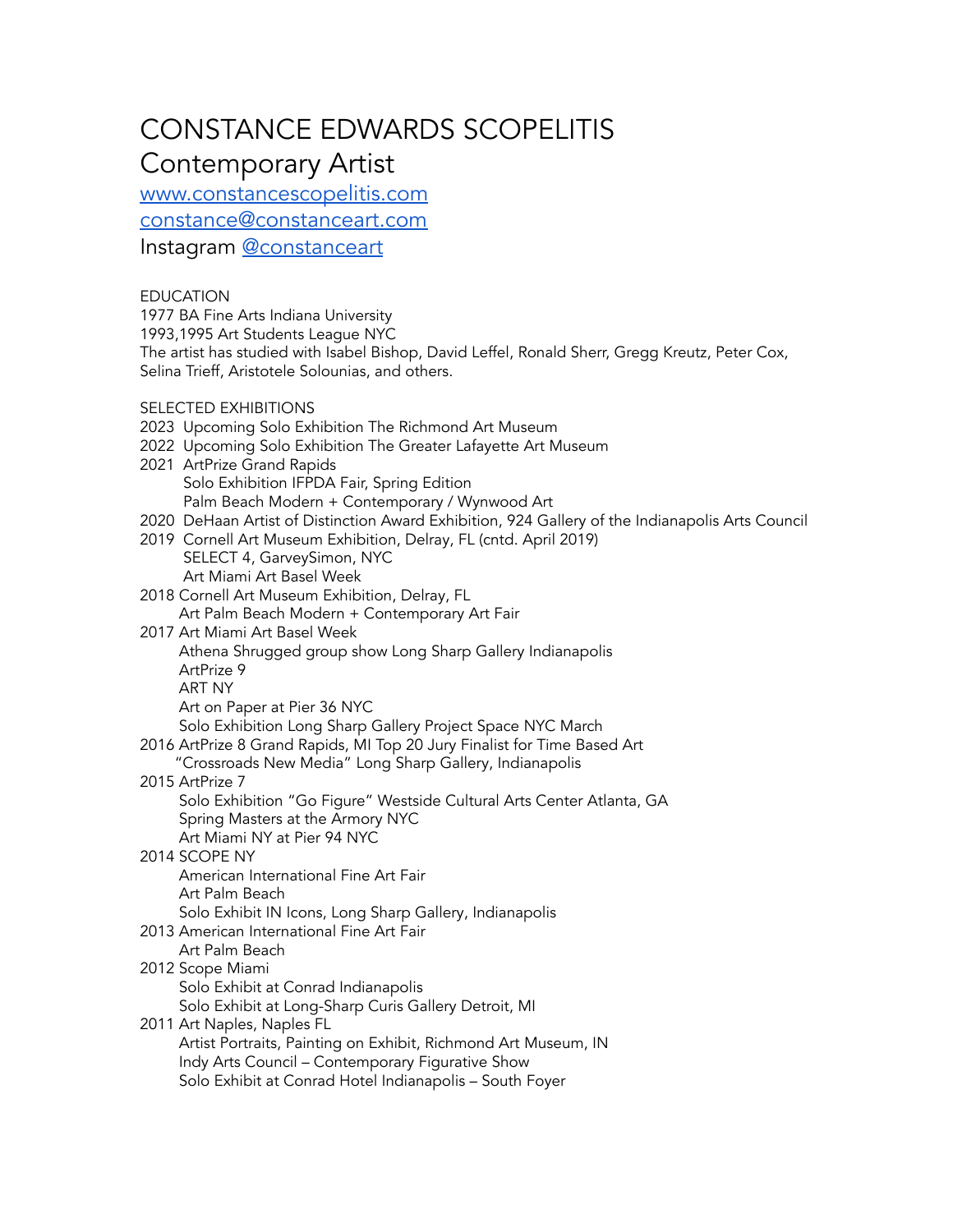Solo Exhibition, Art Newport, Newport, RI Art Greenwich, Exhibition with NAC Gallery, Greenwich, CT Red Dot Art Fair on Exhibit with NAC Gallery, Miami, FL

- 2010 Solo Exhibit Brett Wesley Gallery Las Vegas
- Artist Portraits, Painting on Exhibit, Indianapolis Art Center

2005-2009 Marion Meyer Gallery, Laguna Beach 2006 Image Station Gallery Maui

#### CONSTANCE EDWARDS SCOPELITIS, PAGE 2

SELECTED EXHIBITIONS (cntd.)

2002 Horizon Gallery Santa Fe, NM

1998-2004 Sargent's Gallery Lahaina, Maui

### SELECTED AWARDS & PUBLIC RECOGNITION

- 2020 DeHaan Artist of Distinction Award of the Arts Council of Indianapolis
- 2019 Art Spiel Magazine
- 2017 D/Railed Magazine, Through the Looking Glass: Innovative Women Artists at NY Armory Week
- 2013 Creative Renewal Fellowship from the Eli Lilly Foundation Art Takes Times Square published by See.Me NYC
- 2011 March Issue of American Art Collector
- 2010 Fellowship Schildersweek, Domburg the Netherlands
- 2010 May Indianapolis Star
- 2010 April American Art Collector
- 2008 December Indianapolis Monthly
- 2007 August American Art Collector
- 2007 May Coastline Pilot, Orange County
- 2005 September ArtScene Digest to Art in Southern CA
- 1999 Fellowship, Vermont Studio Center

## SELECTED COLLECTIONS

Sheri Salata, Author and 22 year Executive Producer for Oprah Winfrey Adrian Smith - Ice Age Management CCH Pounder - Award winning actress and avid art collector Bonnie and Daniel Tisch, New York (digital work) Isaac Levy, Owner and Designer, Yvel Jewelry Maui Ocean Resort Indiana University School of Law Christel Dehaan Family Foundation and Resort Condominiums International Simon Family Collection, Simon Group Real Estate and Developers Fehsenfeld Family Collection, Heritage Group Environmentalists Kite Realty and Conrad Hilton, Indianapolis I. Schumann Brass, Cleveland Anderson Family Collection, American Gas and Chemical Indianapolis Library Foundation Permanent Collection of Conrad Indianapolis

#### REPRESENTATION PRESENT & PREVIOUS

Long Sharp Gallery, Indianapolis, IN GarveySimon, New York, NY NAC Gallery, Fort Lauderdale, FL Brett Wesley Gallery, Las Vegas, NV Marion Meyer Contemporary Art, Laguna Beach, CA